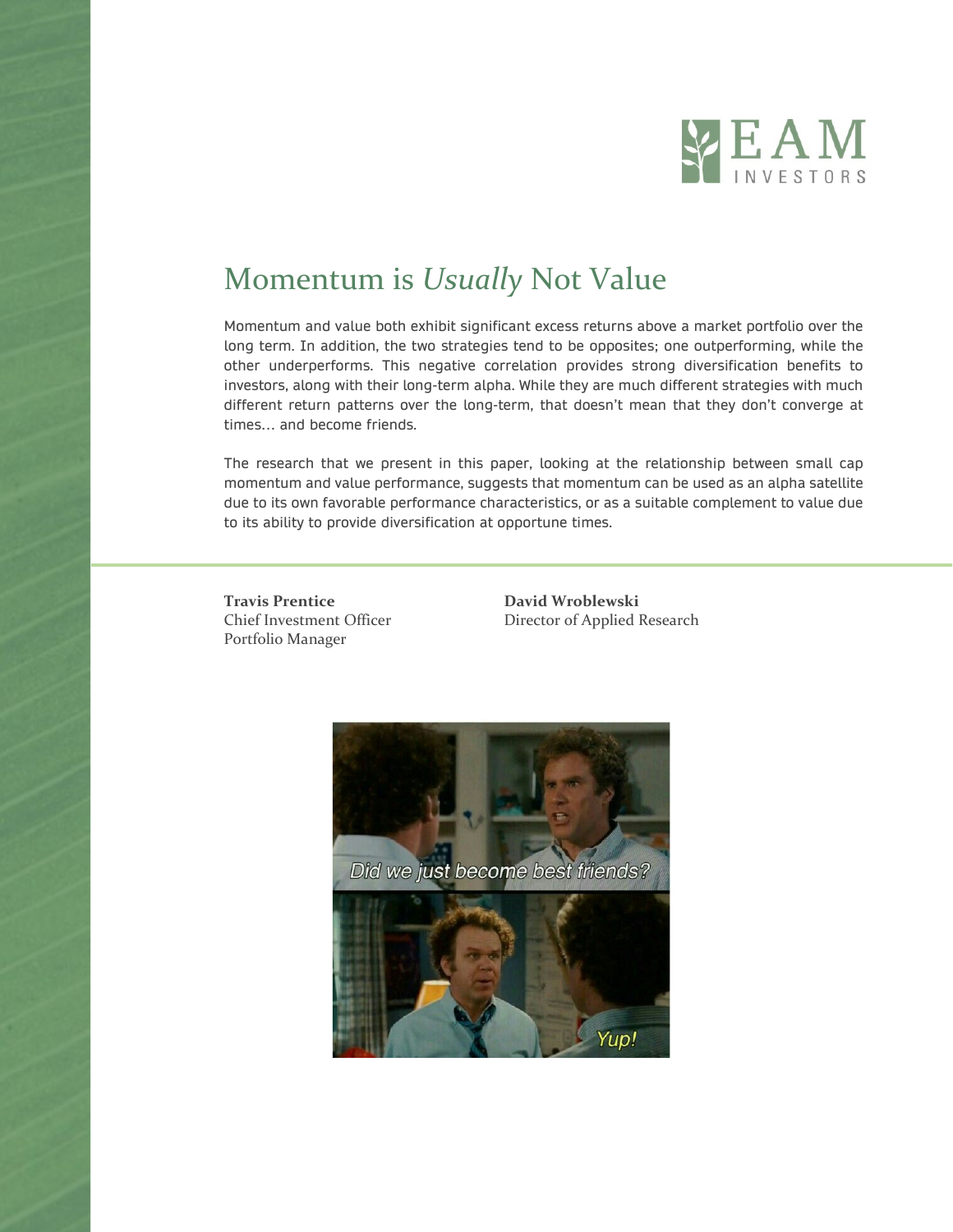

### Long-term historical performance of momentum and value

Momentum and value strategies both display significant excess returns above a market portfolio. To demonstrate this dynamic, we construct proxies for value and momentum strategies using a U.S. small cap universe of stocks. The value strategy is defined as one that buys the top quintile book-to-market stocks<sup>1</sup>, while the momentum strategy is defined as one that buys the top quintile prior return stocks<sup>2</sup>.

Using Ken French's data set over the period July 1963 through December 2021 (approximately fifty-nine years), we display in Table 1 the characteristics of the return series associated with small cap momentum and value strategies. Both strategies generated material excess returns beyond the small cap market portfolio during the sample period. Meanwhile, momentum outperformed value and did so with only slightly higher volatility. Still, on a risk-adjusted basis (i.e., Sharpe and Information Ratios), both momentum and value exhibit positive premiums over a long-time horizon and are both worthy components of a diversified small cap portfolio.

### Table 1: U.S. Small Cap Market, Momentum, and Value Statistics July 1963 – December 2021

|                               | <b>Market</b> | Momentum | Value  |
|-------------------------------|---------------|----------|--------|
| Return (Annualized)           | 12.29%        | 18.39%   | 16.01% |
| Volatility (Annualized)       | 20.05%        | 22.31%   | 20.39% |
| Tracking Error (to Market)    | --            | 6.71%    | 6.62%  |
| <b>Sharpe Ratio</b>           | 0.39          | 0.62     | 0.57   |
| Information Ratio (to Market) | --            | 0.91     | 0.56   |

The Market portfolio and Momentum and Value strategies referenced above are calculated using data from Ken French's website:

[https://mba.tuck.dartmouth.edu/pages/faculty/ken.french/data\\_library.html](https://mba.tuck.dartmouth.edu/pages/faculty/ken.french/data_library.html) The Market portfolio return is the average return over the bottom three size quintiles. The Momentum and Value strategy returns are formed as the average return over the top characteristic quintile intersected with each of the bottom three size quintiles. Please see Important Disclosures at the end of this document.

 $1$  Fama and French (1993, 2015) use book-to-market ratios when constructing  $HML$ , the standard value factor definition. As a robustness check we also compared our findings to those of a Russell 2000 Value Index which is also constructed using higher book-to-price ratio stocks.

<sup>2</sup>We follow Carhart (1997), which defines the standard momentum factor based on the trailing eleven-month return lagged by one month.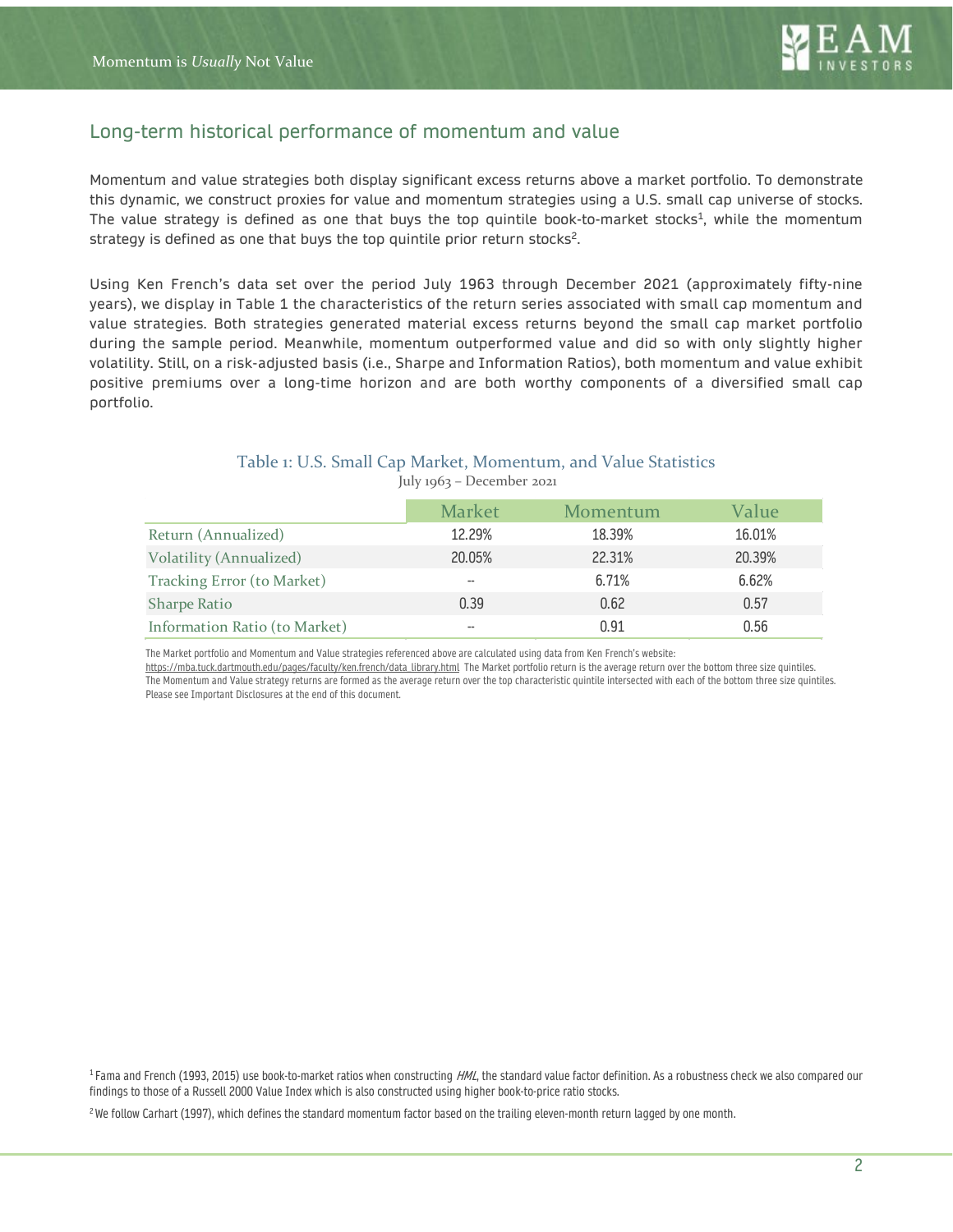

# The complementary nature of momentum and value

Momentum and value tend to outperform opposite of each other, providing diversification benefits to investors. Using the return sets above, Figure 1 below displays rolling 3-year excess return correlations between momentum and value. The average correlation coefficient between the excess return (above the market portfolio) of momentum and value is -0.28 over the sample period.

However, in Figure 1, one can see that the actual range of the correlation coefficient through time is quite large, ranging from -0.79 to +0.46. Indeed, there are several periods where the excess returns of momentum and value become positively correlated. Said another way, momentum and value 'became friends' several times during the fifty-nine-year sample period.



### Figure 1: Momentum and Value Rolling 3-Year Excess Return Correlation

The strategies referenced above are calculated using data from Ken French's website[: https://mba.tuck.dartmouth.edu/pages/faculty/ken.french/data\\_library.html](https://mba.tuck.dartmouth.edu/pages/faculty/ken.french/data_library.html) The Market portfolio return is the average return over the bottom three size quintiles. The Momentum and Value strategy returns are formed as the average return over the top characteristic quintile intersected with each of the bottom three size quintiles. Please see Important Disclosures at the end of this document.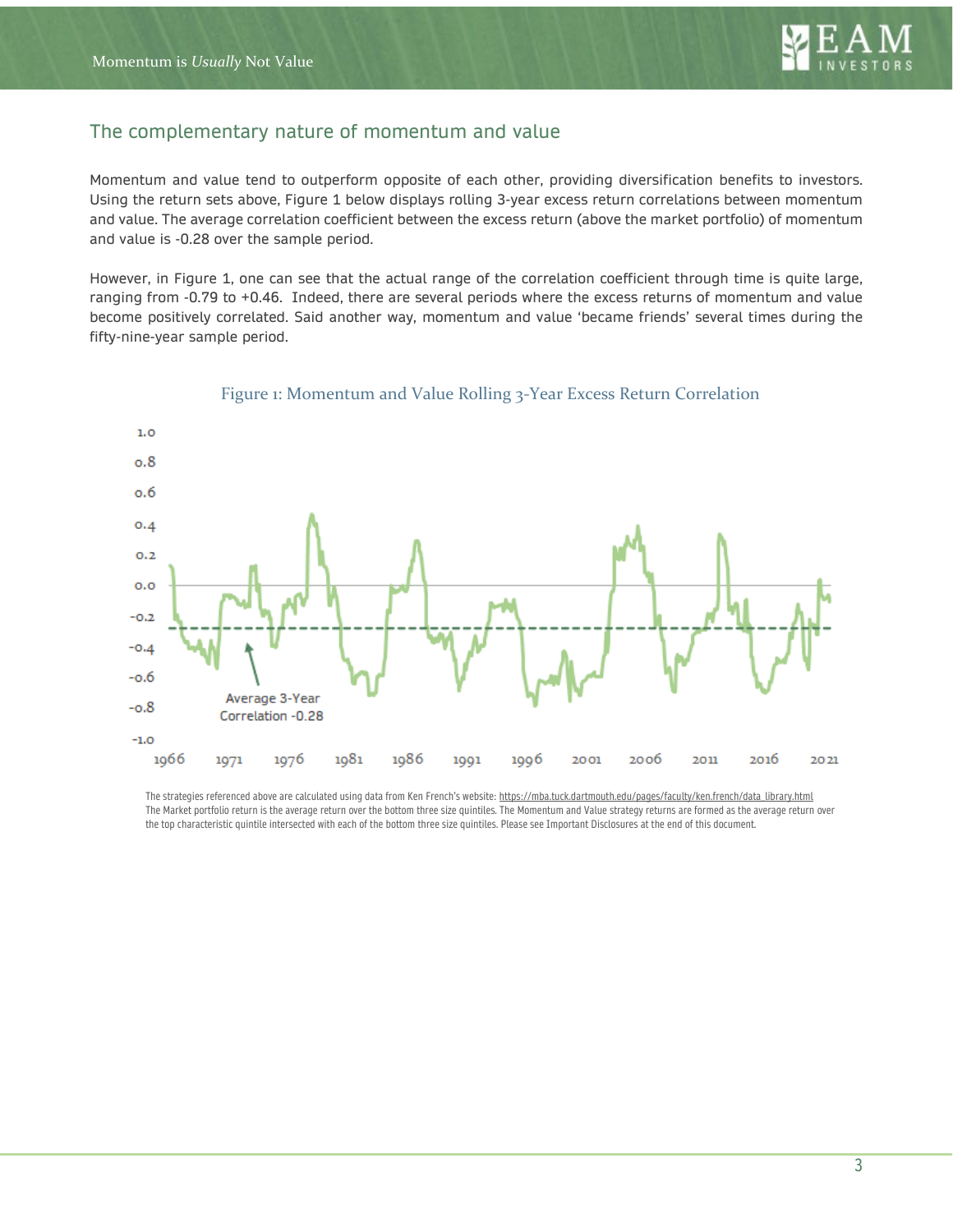

# The adaptability of momentum

Since a momentum strategy cares only about past relative performance, one of the defining characteristics of momentum is its ability to adapt to changing market conditions. At its core, momentum is a shape-shifter – malleable without regard to traditional style boxes. Therefore, despite its long-term negative correlation with value, a momentum strategy will indeed load on value at opportune times. To wit, Figure 2 shows the rolling monthly correlation between the daily excess returns of momentum and value. During the period after the dot-com bubble of 2000 through 2004 (the blue circle), momentum and value were more often positively correlated versus negatively correlated. In fact, the two strategies were positively correlated 69% of the time.



The strategies referenced above are calculated using data from Ken French's website[: https://mba.tuck.dartmouth.edu/pages/faculty/ken.french/data\\_library.html](https://mba.tuck.dartmouth.edu/pages/faculty/ken.french/data_library.html) The Market portfolio return is the average return over the bottom three size quintiles. The Momentum and Value strategy returns are formed as the average return over the top characteristic quintile intersected with each of the bottom three size quintiles. Please see Important Disclosures at the end of this document.

To better illustrate the return dynamics between momentum and value, we display in Figure 3 the 3-year annualized rolling excess returns of the strategies (relative to the Fama-French small cap market portfolio). When the green or gray line is above the x-axis, that strategy is outperforming the market, and when the line is below the x-axis that strategy is underperforming the market over the prior 3-year period.

As can be seen in Figure 3, the momentum strategy generated a positive rolling 3-year annualized excess return over much of the study period before underperforming the market during a couple periods following the Great Financial Crisis. Conversely, the value strategy's track record is marked by several peaks with positive excess returns followed by severe valleys with negative excess returns. These periods are labeled in Figure 3 and include: the 1980's inflation scare, the early 1990's savings and loan crisis, the late 1990's dot-com bubble, and the 2020 COVID-19 pandemic. What's most noticeable and important is momentum's robust and offsetting excess returns during periods of extreme value underperformance.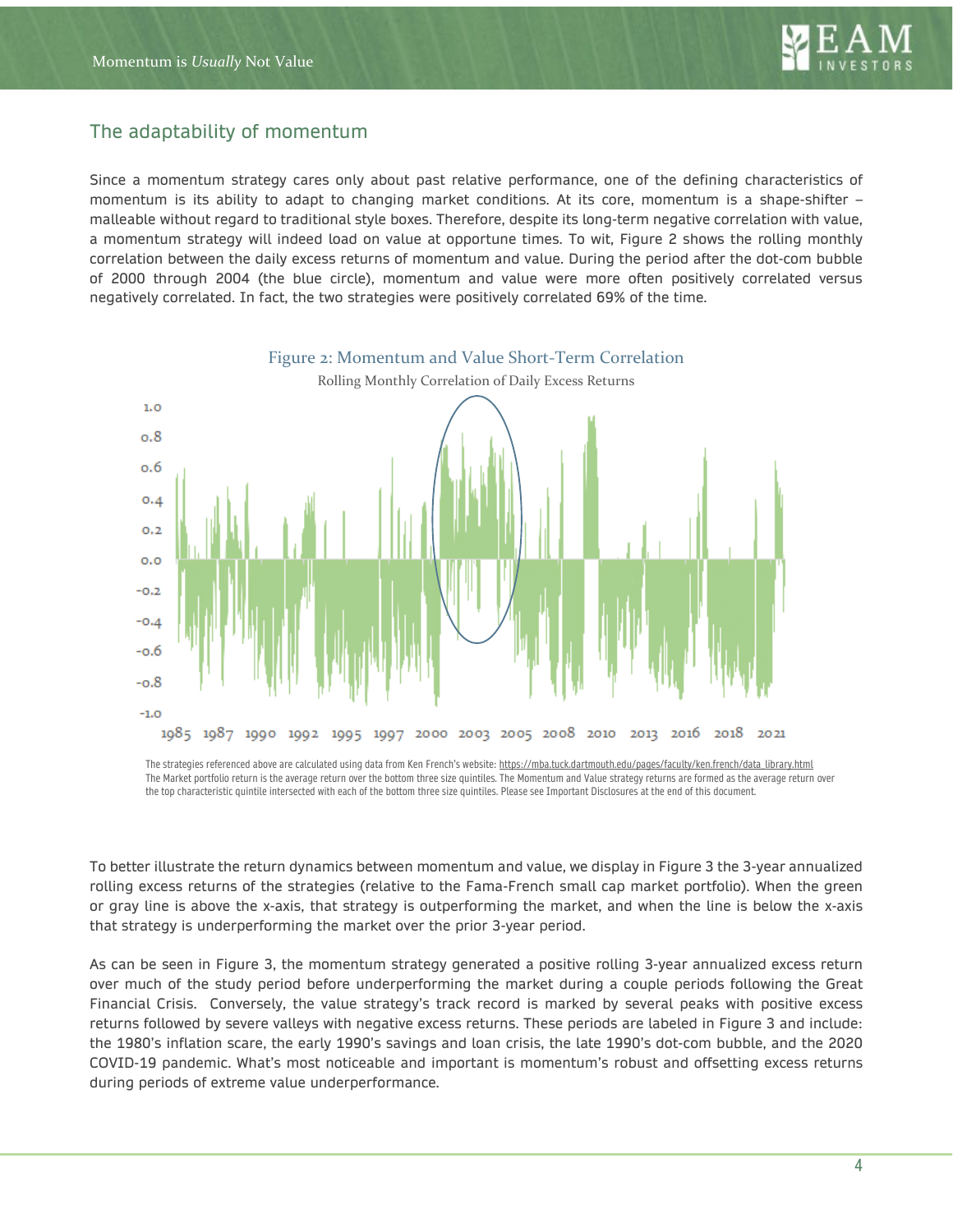



Figure 3: Performance of Momentum and Value Through Time

The Market portfolio return is the average return over the bottom three size quintiles. The Momentum and Value strategy returns are formed as the average return over the top characteristic quintile intersected with each of the bottom three size quintiles. Please see Important Disclosures at the end of this document.

On the other side, when momentum began underperforming in the immediate aftermath of the dot-com bubble, value was able to return the favor with strong outperformance. Further, by pairing Figures 2 and 3, we can also see that momentum and value did become highly correlated in the following market settings: 1) as the market exited the dot-com Bubble of the late 1990's and early 2000's, 2) in 2009 following the initial shock of the Global Financial Crisis, 3) somewhat during 2017 when the global markets benefited from strong economic conditions, and 4) in the recent COVID-19 period when macroeconomic, growth, and valuation concerns prompted a rotation towards value. During these timeframes, momentum experienced periods of commonality with value which helped momentum outperform. In fact, the percentage of months in our sample in which the three-year rolling excess return is positive is 89% for momentum and 71% for value.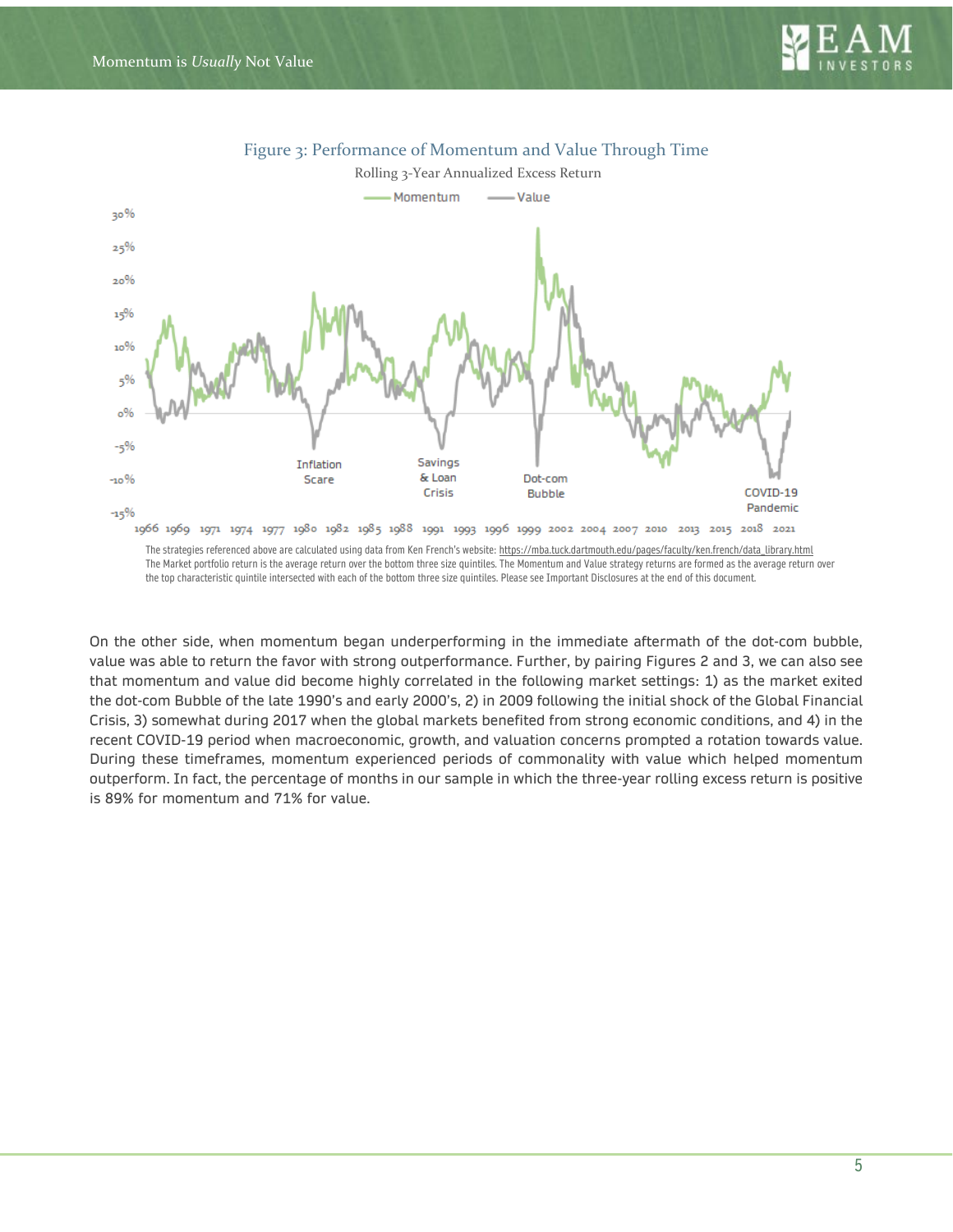

A closer look at the anatomy of the ten-year period around the dot-com bubble is further instructive of this dynamic and is shown in Figure 4. The hedging nature of the two strategies is depicted when one strategy shades above the axis while the other simultaneously shades below the axis. When both the green and gray areas shade above the axis, momentum is displaying the ability to move out of underperformers towards strength – value in this case.



Dot-Com Bubble and beyond is for the period January 1998 – January 2008. The strategies referenced above are calculated using data from Ken French's website: [https://mba.tuck.dartmouth.edu/pages/faculty/ken.french/data\\_library.html.](https://mba.tuck.dartmouth.edu/pages/faculty/ken.french/data_library.html) The Market portfolio return is the average return over the bottom three size quintiles. The Momentum and Value strategy returns are formed as the average return over the top characteristic quintile intersected with each of the bottom three size quintiles. Please see Important Disclosures at the end of this document.

# Summary

Momentum and value both demonstrate the ability to outperform the market over long-time horizons. The fact that momentum and value tend to have negative long-term excess return correlations allows for beneficial risk diversification as well. Further, the timing of when momentum and value strategies exhibit extreme divergence is important because a combination of the two strategies can be used to dampen the peak/valley payoff structure of value. Moreover, momentum's inherent strength is its chameleon-like ability to adapt to change over time, including loading on value at times, further contributing to its long-term appeal. This research suggests that momentum can be used as an alpha satellite due to its own favorable long-term performance characteristics or as a suitable complement to value due to its ability to provide diversification at opportune times.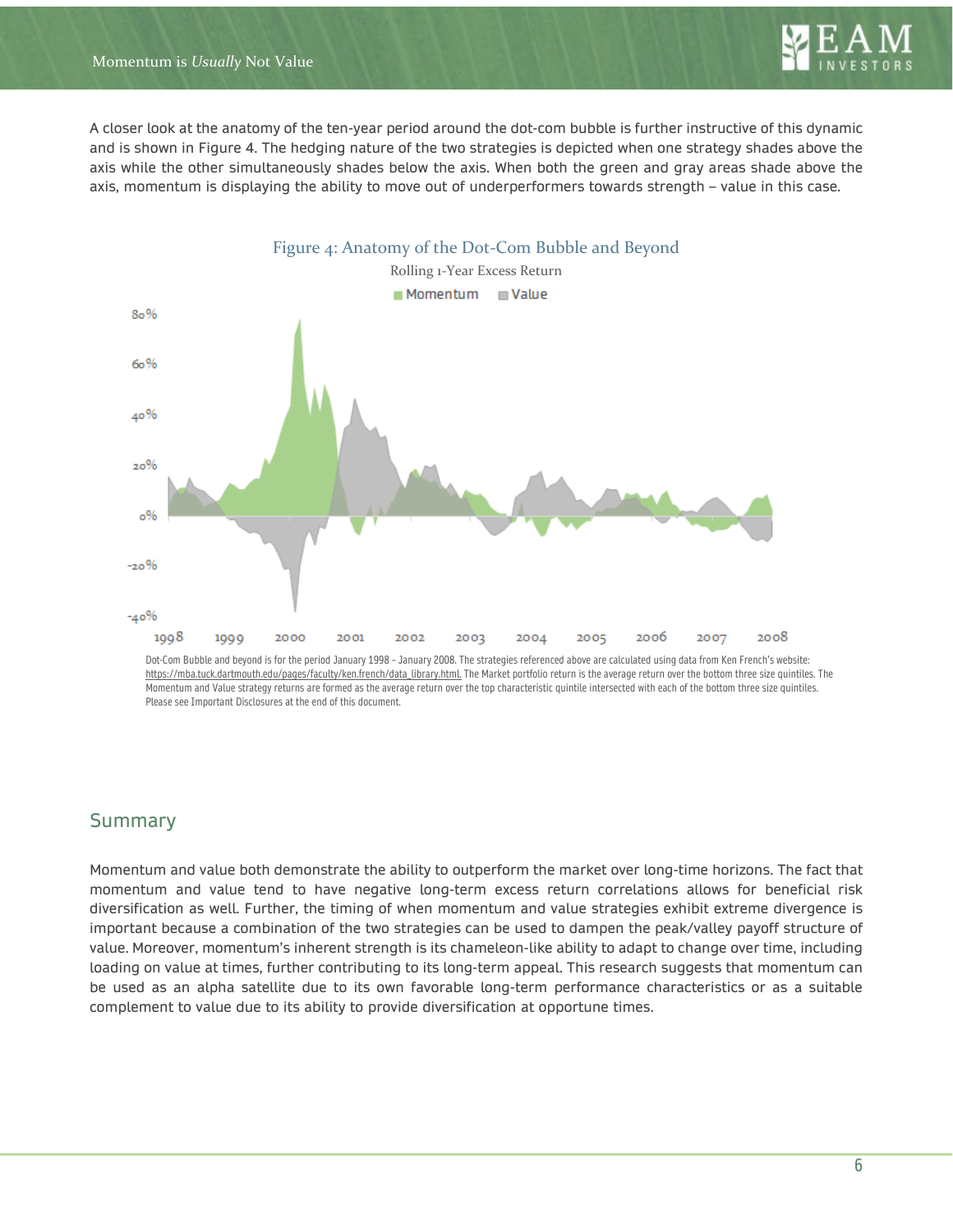

# Appendix: An Alternative Definition of Value

Our analysis constructed a proxy for a value strategy based on top quintile book-to-market stocks. We repeat part of the prior analysis using the Russell 2000 Value Index as a proxy for a small cap value strategy. The Russell Indices use book-to-price ratios to construct the value index constituents. Comparing with Figure 3, we see that a very similar chart arises when using the Russell 2000 Value Index as the proxy for value and the Russell 2000 Index as the benchmark return.



The strategies referenced above are calculated using data from Ken French's website[: https://mba.tuck.dartmouth.edu/pages/faculty/ken.french/data\\_library.html](https://mba.tuck.dartmouth.edu/pages/faculty/ken.french/data_library.html) The Market portfolio return is the average return over the bottom three size quintiles. The Momentum and Value strategy returns are formed as the average return over the top characteristic quintile intersected with each of the bottom three size quintiles. Please see Important Disclosures at the end of this document.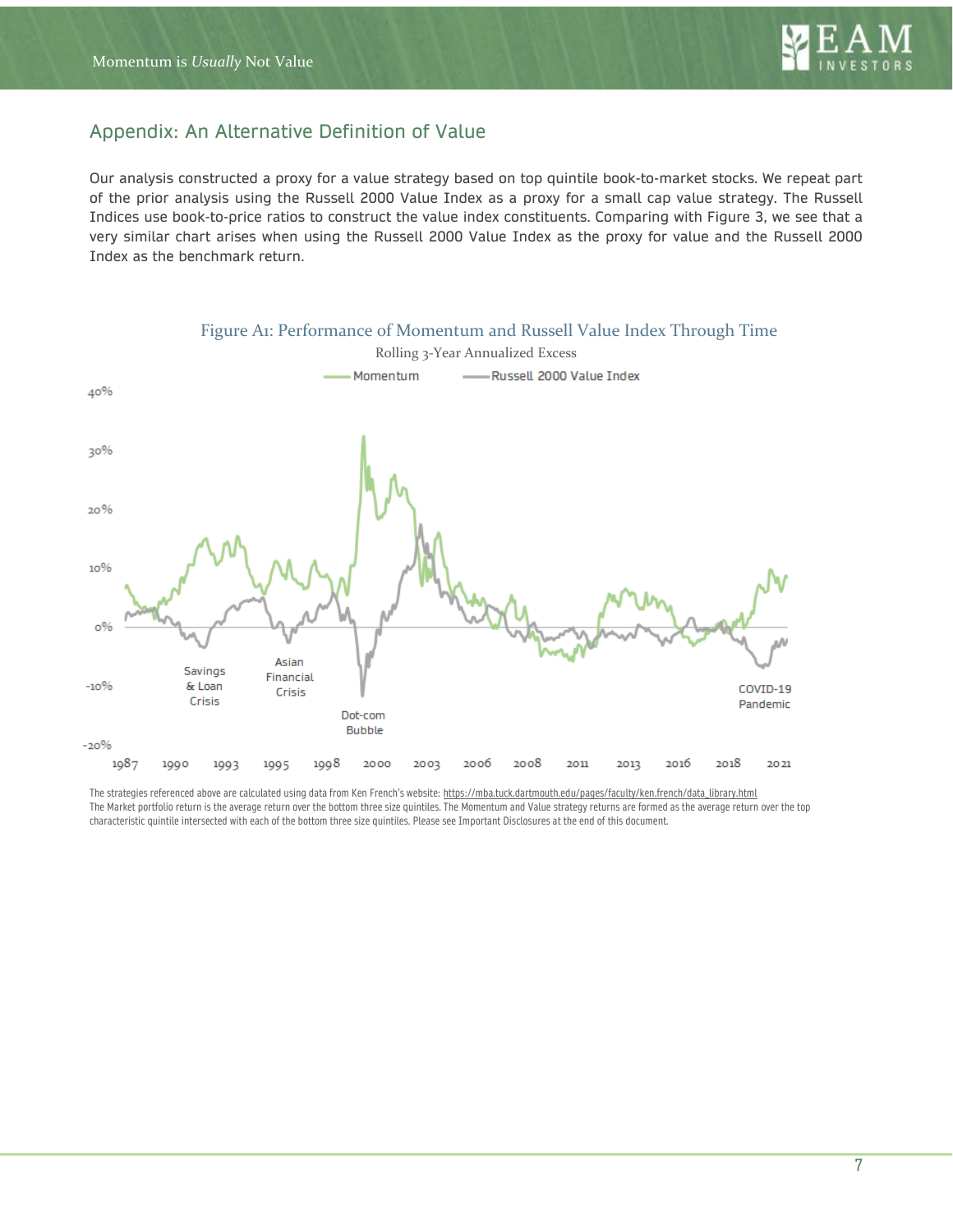

# About EAM

EAM Investors is solely focused on delivering alpha for clients in global equity markets. Our Informed Momentum approach to investing combines stock selection, tailored risk management, and efficient implementation to effectively deliver the momentum premium. This investment process is the foundation of our firm and is applied consistently across all our strategies. For our clients, we deliver persistent risk exposures, resulting in more consistent and predictable alpha.

# About the Authors

### **Travis Prentice**

Travis is CEO and Chief Investment Officer of EAM Investors, a firm he co-founded in 2007. In addition, he is Portfolio Manager for EAM's US and Global strategies, as well as an analyst across all EAM's strategies. Prior to founding EAM, Travis was a Partner, Managing Director and Portfolio Manager with Nicholas-Applegate Capital Management where he had lead portfolio management responsibilities for their Micro and Ultra Micro Cap investment strategies and a senior role in the firm's US Micro/Emerging Growth team. He has 24 years of institutional investment experience specializing in small and micro cap equities. He holds an MBA from San Diego State University and a BA in Economics and a BA in Psychology from the University of Arizona.

### **David Wroblewski, PhD**

David is a Director of Applied Research at EAM Investors. Prior to joining EAM in 2021, David was Director of Research at Denali Advisors, an institutional equity manager with US and Non-US strategies. He has additional experience in research and risk management from Nicholas-Applegate Capital Management. David also serves as an Adjunct Instructor in the Department of Mathematics at San Diego City College. He has over thirteen years of investment experience. David received a Ph.D. in Mathematics at the University of California, San Diego, a Master of Science in Applied Mathematics and a Bachelor of Science in Applied Mathematics from California State University, San Diego. David has published papers in the Journal of Investment Management, Financial Analyst Journal, and Applied Economics, among other financial publications. He has been awarded the "Harry M. Markowitz, Special Distinction Award" from The Journal of Investment Management.